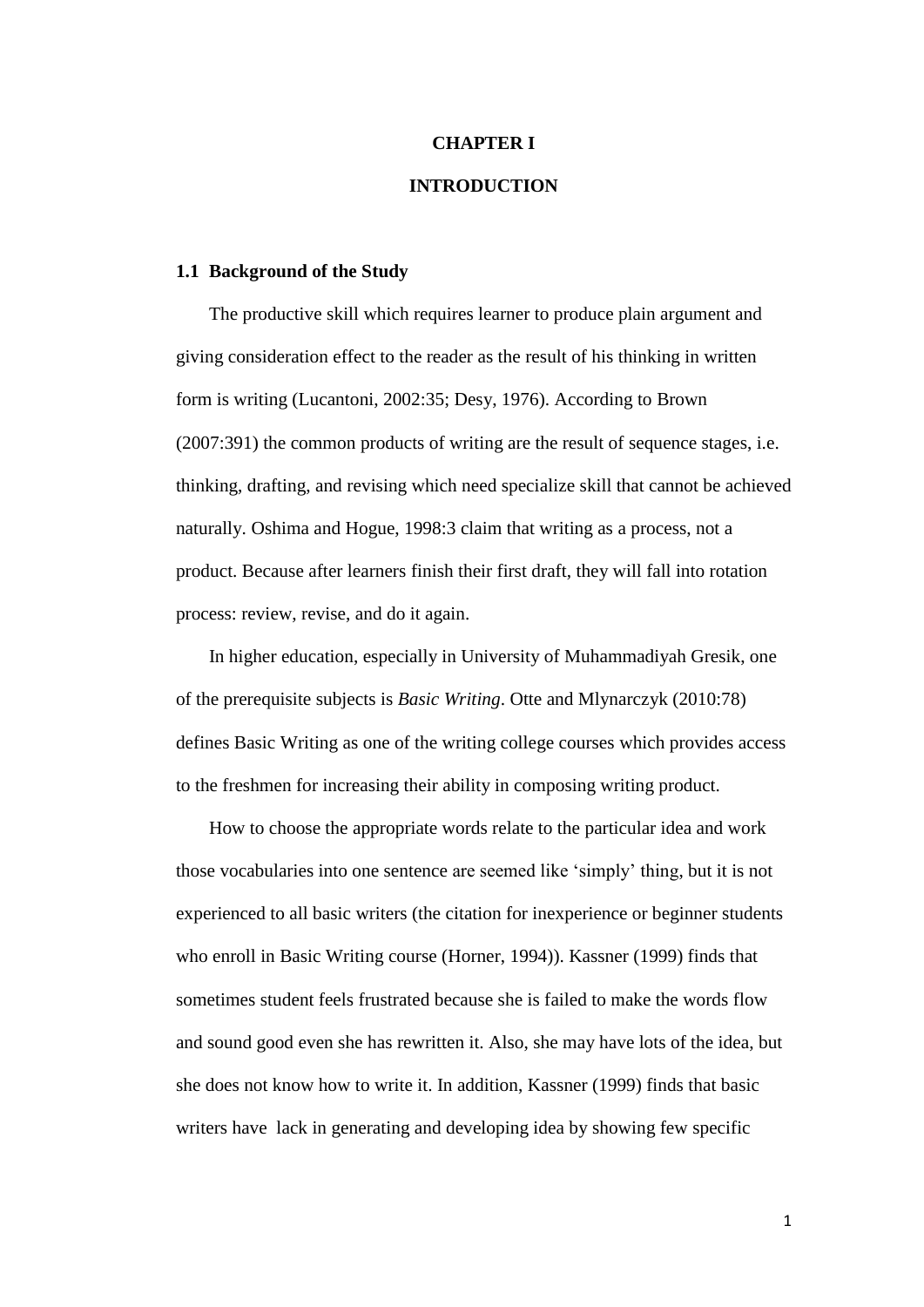details for supporting the main idea and dealing with good paragraph structure organization. Shaughnessy (1976) gets both of grammatical error and undeveloped paragraphs are two common problems which are experienced by basic writers.

As impact, Rabideau and Brossell (1995) states that the essential focus of Basic Writing course in higher education is helping inexperienced writers to improve their writing through wider practice because they feel stuck to start writing, express idea clearly, and do revision for what they have been written are the constant problems encountered by basic writers.

Through of the Basic Writing existence, it gives the real evidence about a course which has designed to help learners become proficient writer in college level (Adams, 1993). Furthermore, Perry (1963) believes that learners should be taught the way of thinking both of inside and outside of their field. Consequently, it can be concluded that Basic Writing gives a chance for the learners to get better understanding in using the perspective of academic and non-academic world to be practiced and developed in written form without any barriers between those perspectives (Lu and Horner, 2000). Although Perry"s analysis has been written in many years ago, it is still relevant to be applied for the learner today (Lipson"s quotes (2012) inside the College Years: an publication of the Harvard's student essay collection). In addition, Gilyard (2000) calls Basic Writing course as a place that provides the authentic voice of student development.

Relates to the general overview about Basic Writing above, to write "something" learners need particular material theoretically to compose an academic paragraph. Inside of its process, the way of learners deploy their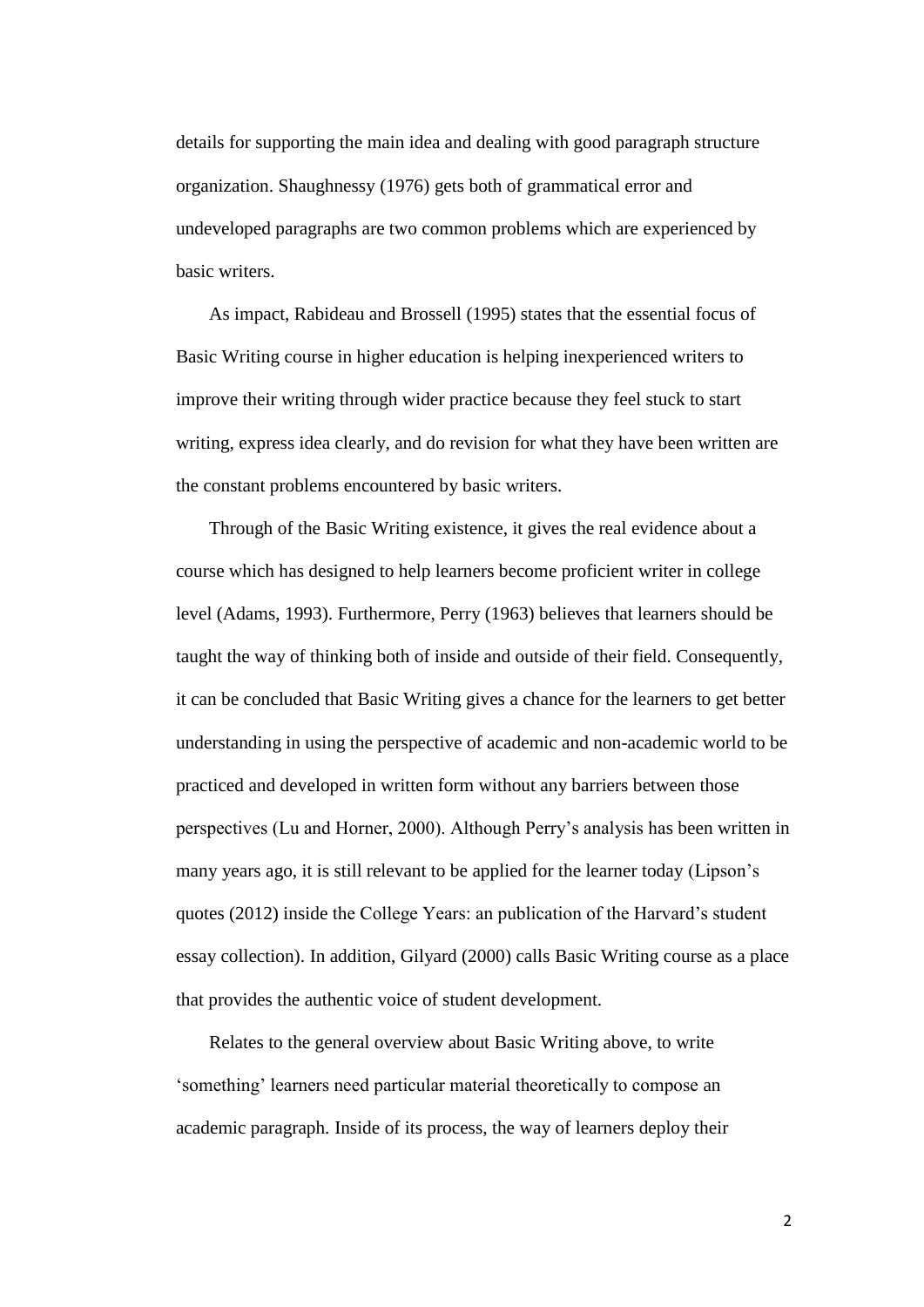reasoning can be presented based on their own experience (first-hand) or based on second-hand experience through several sources, such as book, encyclopedia, etc (Desy, 1976). To be pertinent with writing source, there was no Basic Writing module at University of Muhammadiyah Gresik while the researcher followed this subject. The participants got the material from lecture's presentation, material photocopy from lecture"s book, online sources, and sometimes from e-book in Pdf form. The current existence of Basic Writing module for second semester English Education students at University of Muhammadiyah Gresik is not available yet. Their sources are based on lecture"s explanation and textbook by Ann and Hogue (1998). Fact if knowledge is increase as many as sources that have been obtained, the development of Basic Writing module as additional learning sources is necessarily needed. Module as a part of teaching learning process is hoped to be able to ease students in comprehending learning material independently which is organized systematically and in interesting way. Nardo and Hufana (2014) state that learners are possible to get some advantages by using module in their learning, such as maintaining their focus and attention towards the material that they learn through different types of activities, making learners have independent learning, and giving learners good perspective about self-study.

To get better view for the module, the researcher looks for a gap from the previous Basic Writing books and writing module which were composed by some experts. The Basic Writing book by Reid (1996) comprises of eight chapters which are arranged with different topics entitle Family, Home, Country, Culture, Travel Experience, First Impressions First Problems, Adjustments & Solutions, and Similarities & Differences. This book has numerous paragraphs which are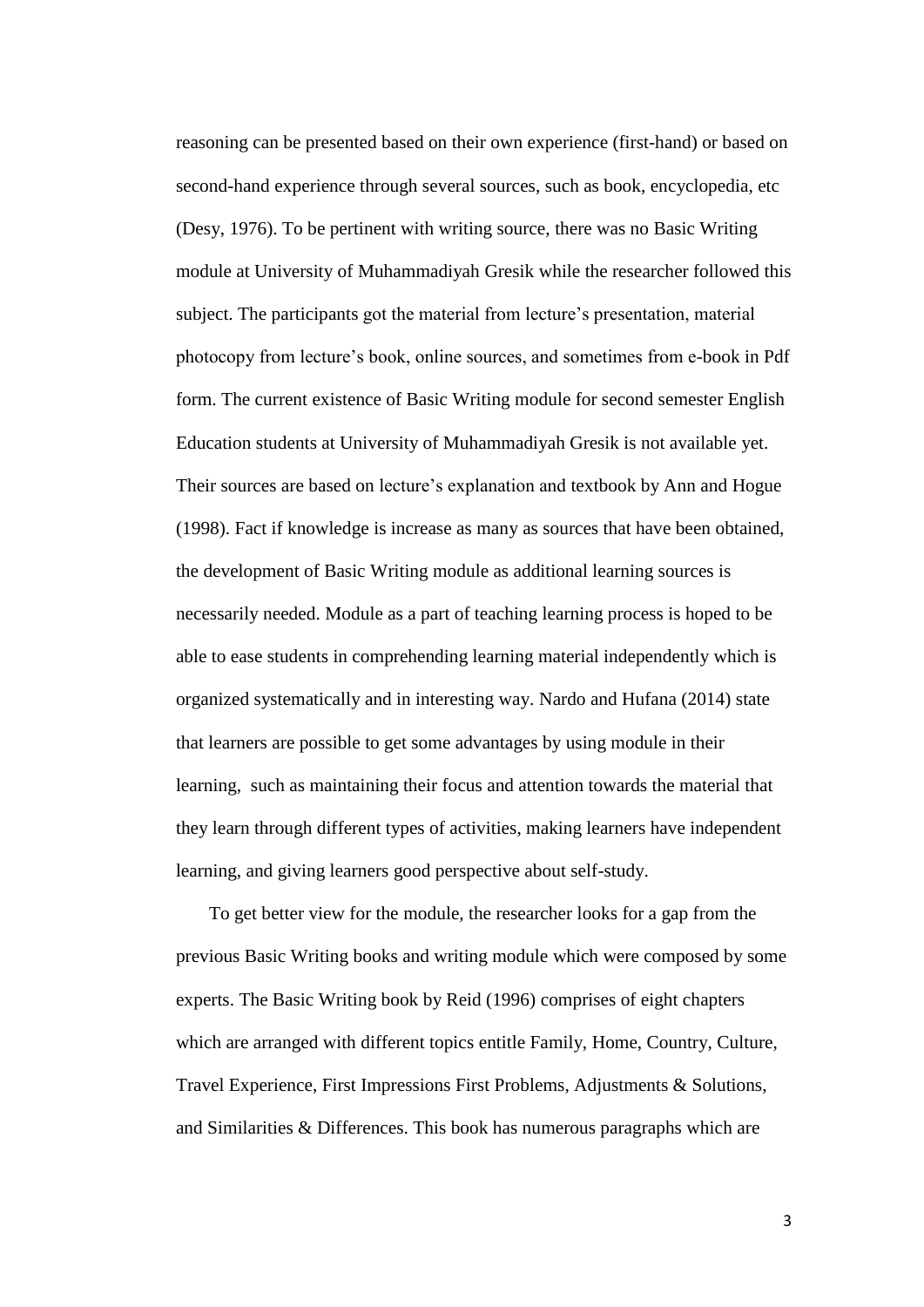followed by grammar exercise, questions relates to the specific detail of the paragraph and its main idea, writing planning format, including some topics and questions where the answer should be exist inside of paragraph (refers to the supporting details), and writing task, both individual and group project (peer editing). The lack of this book is not explained the structure organization of paragraph explicitly. Before students practice their writing, they are asked to comprehend structure organization of paragraph by themselves based on the examples of the paragraph which have been read, do its exercises, and following the writing project instruction. The researcher assumes that without obvious rules of paragraph structure organization, basic writer may have lack guidance in composing academic paragraph.

Tyner (2008) writes a Basic Writing book with six chapters inside it, i.e. Writing from Experience, Writing about Relationship, Writing about Opinions, Writing to Compare, Writing about Problems and Solutions, and Writing about issues. The basic elements of writing process inside it are prewriting, writing first drafts, doing revisions, final editing, and writing review. This book provides numerous reading texts in all process of writing as input or reference for the students before they practice the writing process exercise in each chapter. The other features inside of this book are the explanations about mechanical aspect and grammar. This book has a few explanations towards the structure of paragraph organization. According to Uehling (2003), the level of writing ability can be determined based on the students" paragraph organization. It can be assumed that wider explanation about paragraph organization is necessarily needed.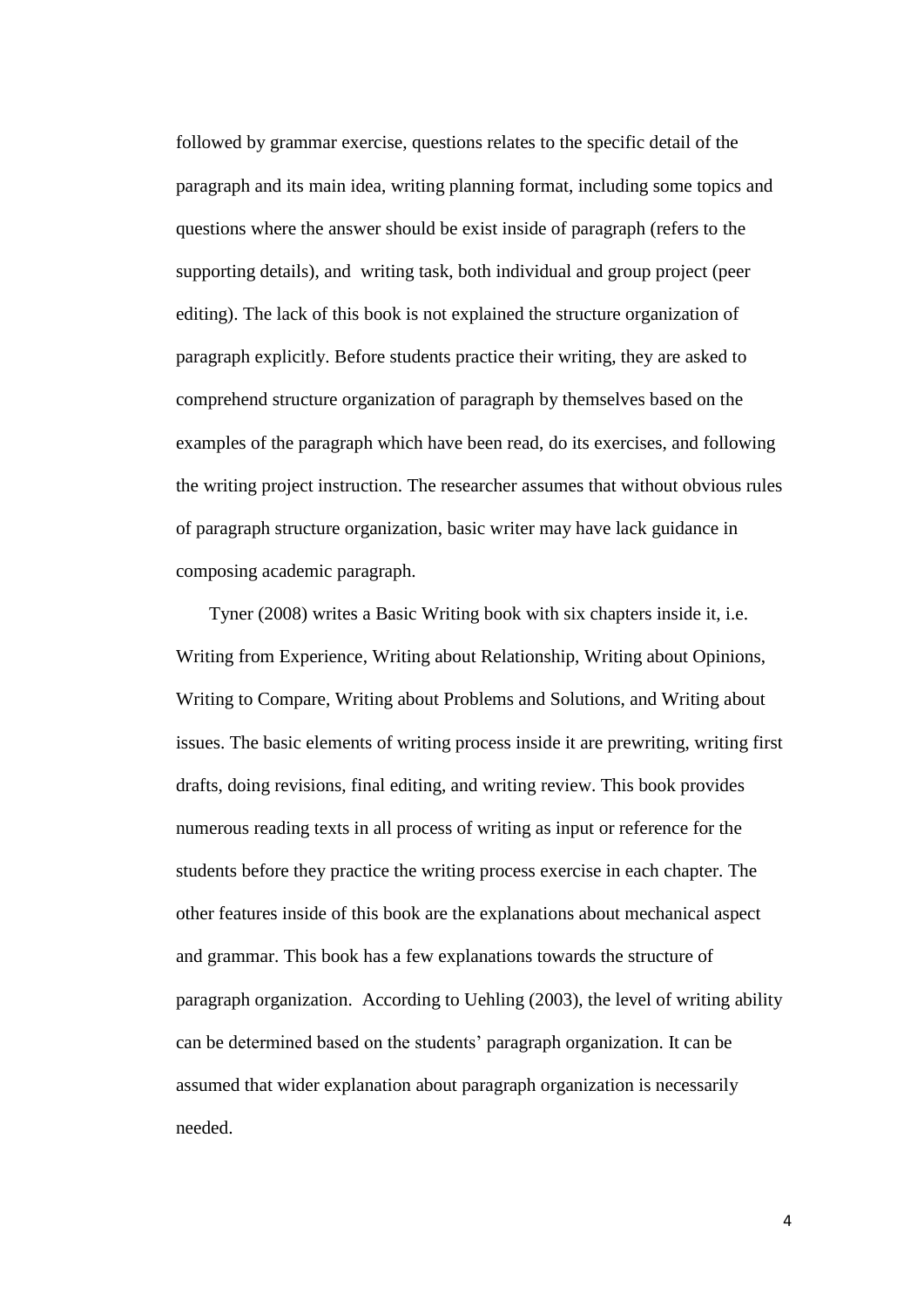The real example of module development is conducted by Nardo and Hufana (2014) who construct it for students in Technical Writing subject. The link literature of the developmental study may be indirect, but it should be relevant to the foundational theory of the project like procedural model and factors which cause development process in the other situations (Richey and Klein, 2005). The result of evaluation shows that their modules have lacks in its materials and exercises. The improvement of Technical Writing module materials is conducted based on the students" and expert"s suggestion. Its activities or tasks are added and modified to enrich student"s written output. At the final development, the modules are evaluated fit to the curriculum and rated good by the students and excellent by the English teachers so that it can be used as reference in Technical Writing subject.

Based on the previous Basic Writing books, the researcher develops Basic Writing module which contains theory and practice cover Basic Writing proficiency which should be mastering by basic writer as Shaughnessy (1976) and Gebhard (1996) pointed out, such as the process of developing idea into paragraph, working with unity and coherence relates to the structure paragraph organization, and using the punctuation mark in appropriate context.

In this globalization era, the development of technology has significant impact towards learners' life, especially the usage of Smartphone. Sarrab et al (2012) reveals that the role of mobile phone nowadays is not only used as communication tool but also as supporting tool in education area through of hardware support and numerous application. Camera, as one of the hardware supports in Smartphone, contributes in receiving learning process. Learners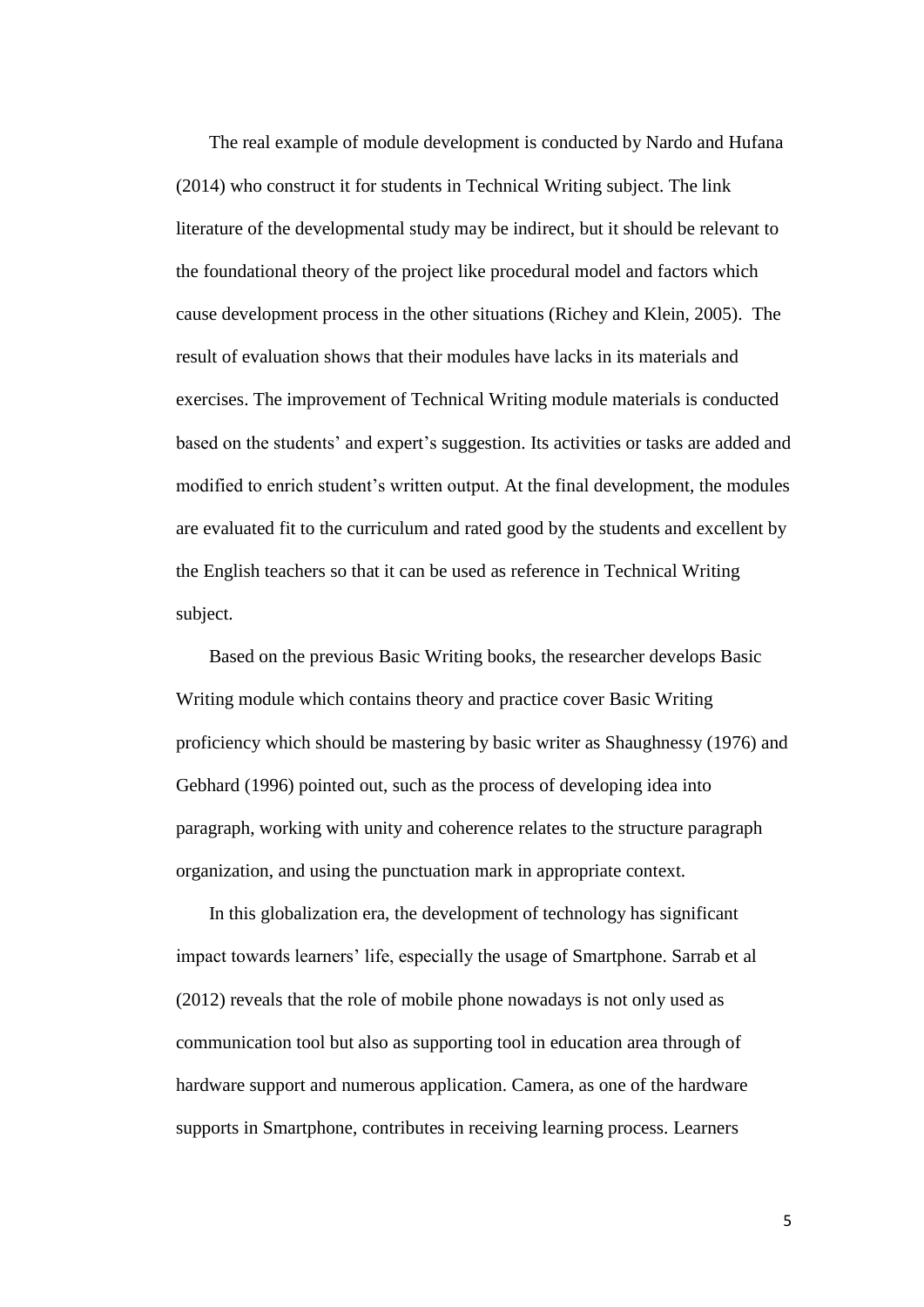usually use this hardware for capturing lecture"s materials explanation on the whiteboard, lecture's Power Point Presentation (ppt) and other important documents. Then the most application are used by learner are bilingual dictionary application to look for the meaning of difficult words and web browser as standard application to access internet.

Following the growth of technology development role in education above, it elicits idea to develop module that is facilitated by Android application to give fresh contribution in Basic Writing field. The researcher develops it into digital form which is able to run in Smartphone based on Android operating system with some reasons. First, Android stands as open-source of operating system for mobile which is supported by Google (Lee and Salman, 2012). It means that the developers have free authority to develop application which is available for general vendor hardware manufactures as long as the devices are supported by Android (Lee, 2011). Second, according to Hanafi and Samsudin (2012) mobile application which is developed based on Android operating system is more effective and efficient because it can be produced fast and categorized into user friendly which refers to the application is easy to learn, use, and understand. They also point out that Android application has a plus point in Android market rivalry because it can work virtually in PC (Personal Computer) through Android Emulator. Specifically, comparing the usage percentage of iOS, Window, or Symbian operating systems based on the researcher's survey, most of learners at University of Muhammadiyah Gresik use Smartphone device with Android as operating system.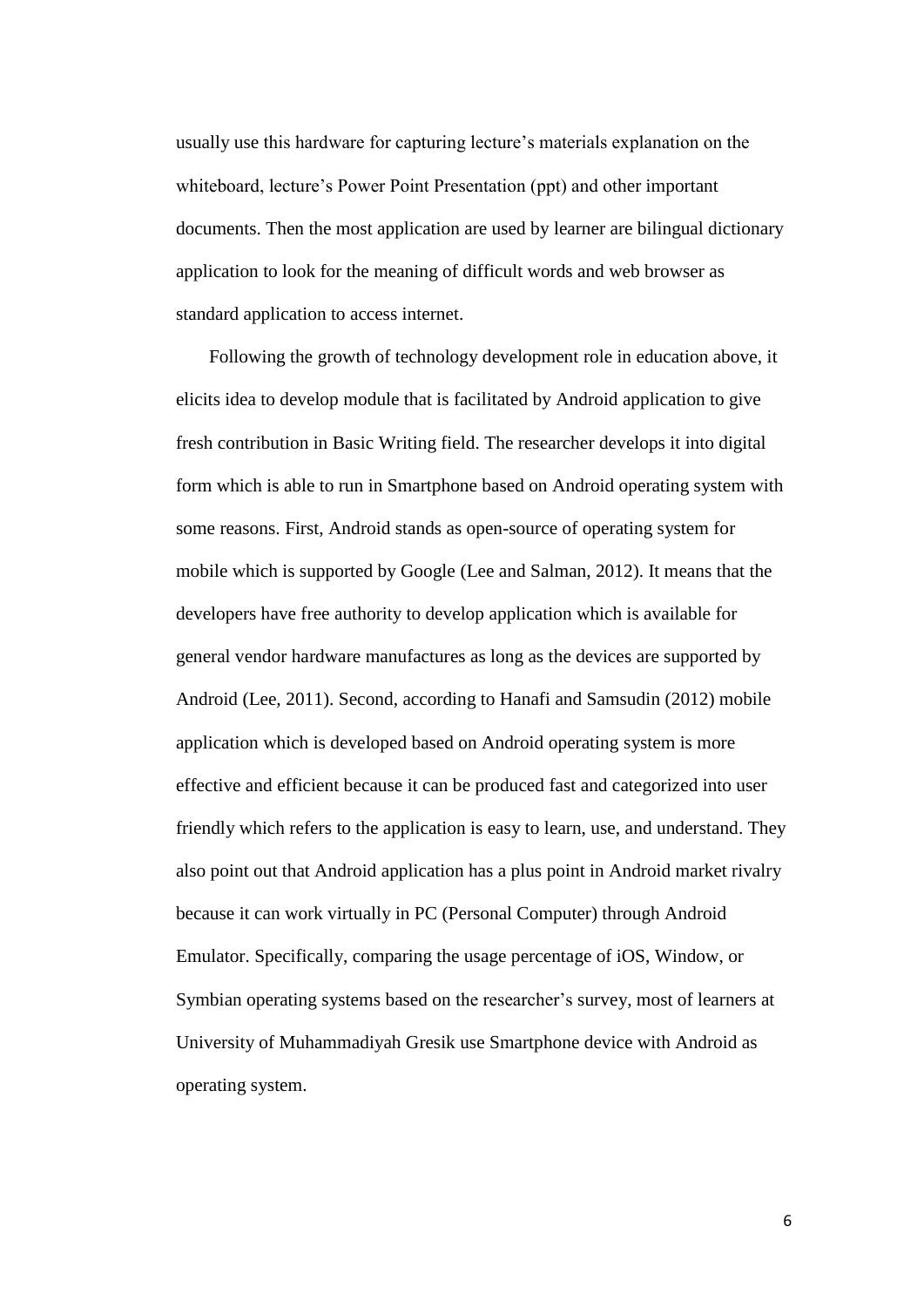In addition, the result of need analysis shows that the students obtain the material directly from the lecturer. To reach the goal of education with learning outcome basis, inside of teaching learning process should change the way in implementing learning paradigm, i.e. from Teaching Centred Learning (TCL) to Student Centred Learning (SCL). Supporting the way in implementing SCL learning paradigm, the researcher adapts the principle of discovery learning as the design of module content to realize active learning as it is stated by Castronova (2000) discovery learning is active learning where the student is formed to develop higher-skill in building deep understanding towards the material major concepts. The general steps of discovery learning according to *Badan Pengembangan Sumber Daya Manusia Pendidikan dan Kebudayaan dan Penjamin Mutu Pendidikan - Kementrian Pendidikan dan Kebudayaan* (2012), Andriyani (2007), and Riyanto (2009) are stimulation, problem statement, data collection, data processing, verification, and generalization.

As the product of this study, the researcher develops Basic Writing module (paper based) that is facilitated by Android application for second semester students who enroll in Basic Writing subject on English Education Department at University of Muhammadiyah Gresik as additional learning source. When the digital Basic Writing module complete, it will be available in www.dropbox.com as media sharing which is provided by the researcher so that learners can learn Basic Writing materials in anytime and anywhere after they install it in their Android Smartphone.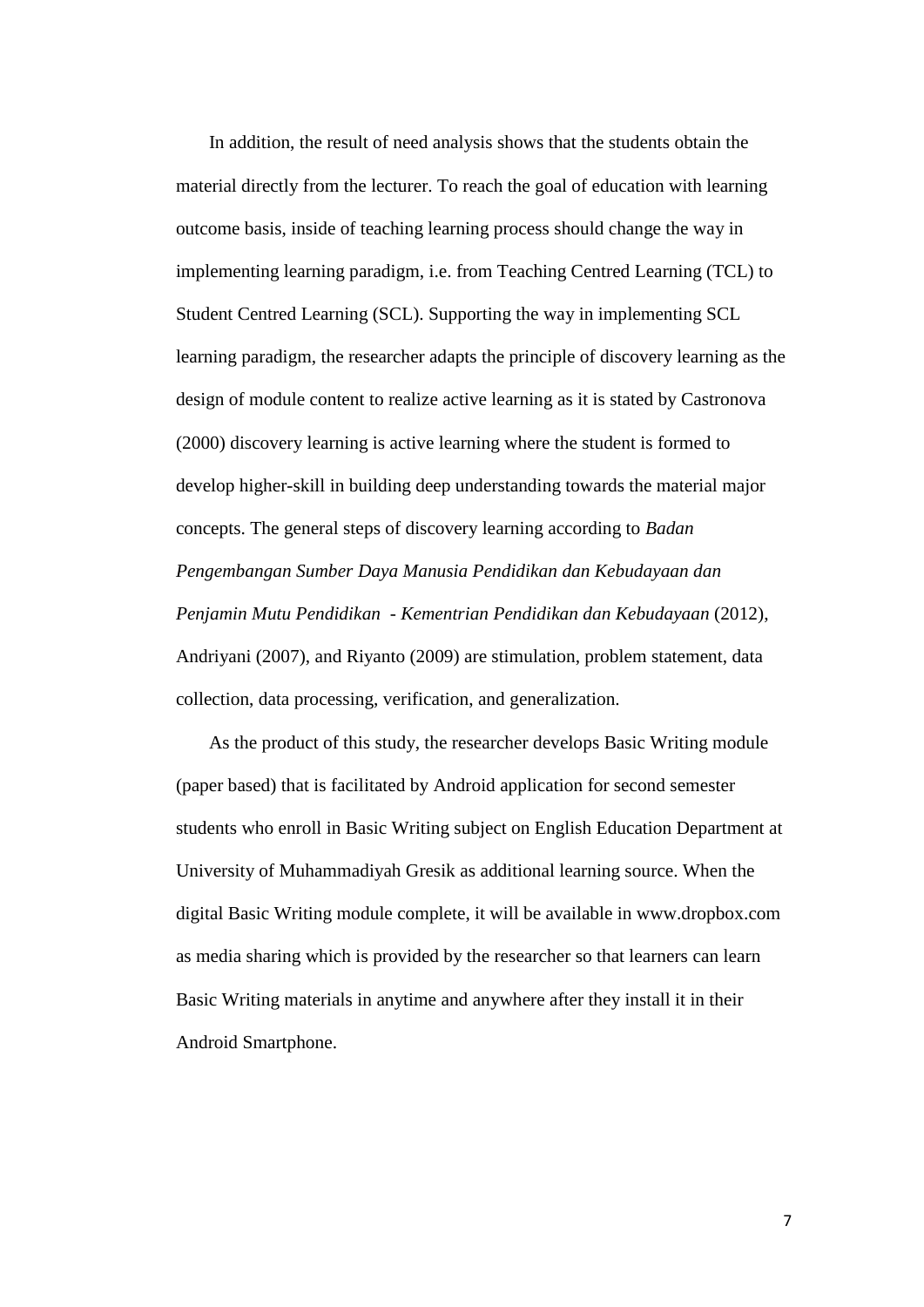## **1.2 Objective of the Study**

The objective of this study is to develop Basic Writing module, both paper based and digital form or Android based operating system for second semester English Education Department students at University of Muhammadiyah Gresik.

## **1.3 Significance of the Study**

This study is hoped to be able to contribute in the term of theoretical and practical significances.

Theoretical significance:

It gives wider chance for basic writer to generate and develop idea, organize the paragraph, and use punctuation mark in appropriate context relates to the way of composing academic paragraph step by step independently.

Practical significance:

The final product of this study is hoped to able to give new contribution in Basic Writing subject because the module is not only provided in paper based but also in digital form. By using digital Basic Writing module which is installed in learners" Android Smartphone they can learn Basic Writing anytime and anywhere.

## **1.4 Scope and Limitation of the Study**

The scope of this study is developing paper based Basic Writing module and digital Basic Writing module for second semester English Education Department students at University of Muhammadiyah Gresik. Specifically, the scope of Basic Writing is learning grammar, mechanics, the way of generating and developing idea, and unity and coherence relates to the paragraph organization (Shaughnessy, 1976; Desy, 1976; Gebhard, 1996).